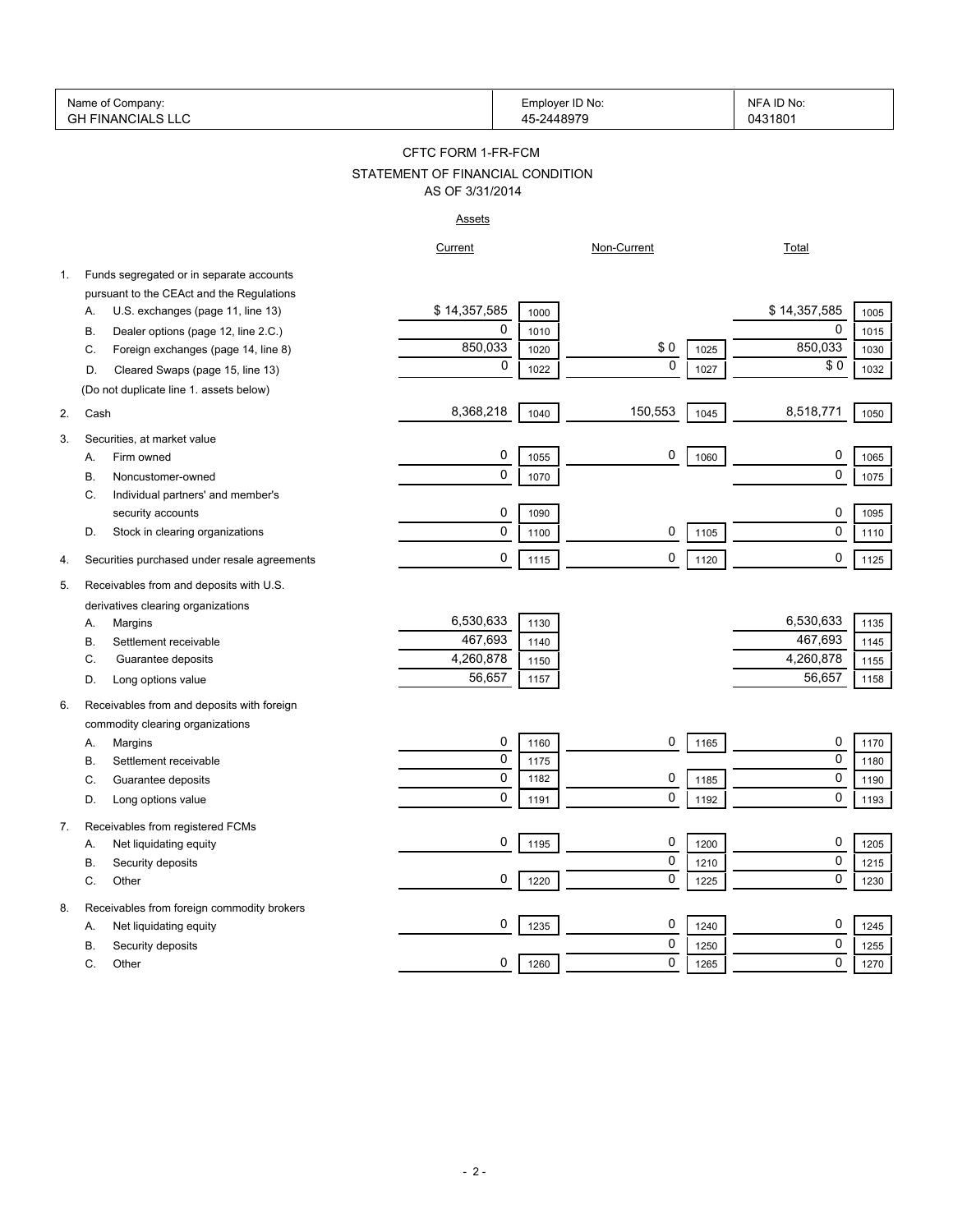| 9.  | Receivables from traders on U.S.                                         |              |      |             |      |              |      |
|-----|--------------------------------------------------------------------------|--------------|------|-------------|------|--------------|------|
|     | commodity exchanges<br>Customer debit and deficit accounts<br>Α.         | 0            | 1275 | 0           | 1280 | 0            | 1285 |
|     | Noncustomer and proprietary accounts<br>В.                               | $\mathbf 0$  | 1290 | 0           | 1295 | $\mathbf 0$  | 1300 |
|     | Other<br>C.                                                              | $\mathbf 0$  | 1305 | 0           | 1310 | $\mathbf 0$  | 1315 |
|     | Allowance for doubtful accounts<br>D.                                    |              |      | 0           | 1320 | $\mathbf 0$  | 1325 |
|     |                                                                          |              |      |             |      |              |      |
| 10. | Receivables from traders on foreign                                      |              |      |             |      |              |      |
|     | boards of trade                                                          |              |      |             |      |              |      |
|     | Customer debit and deficit accounts<br>Α.                                | 0            | 1330 | 0           | 1335 | 0            | 1340 |
|     | Noncustomer and proprietary accounts<br>B                                | 0            | 1345 | 0           | 1350 | $\mathbf 0$  | 1355 |
|     | Other<br>C.                                                              | 0            | 1360 | 0           | 1365 | $\mathbf 0$  | 1370 |
|     | Allowance for doubtful accounts<br>D.                                    |              |      | 0           | 1375 | $\mathbf 0$  | 1380 |
| 11. | Inventories of cash commodities, raw materials,                          |              |      |             |      |              |      |
|     | work in progress and finished goods                                      |              |      |             |      |              |      |
|     | Covered<br>Α.                                                            | 0            | 1385 | 0           | 1390 | 0            | 1395 |
|     | В.<br>Not covered                                                        | 0            | 1400 | 0           | 1405 | $\mathbf 0$  | 1410 |
|     |                                                                          |              |      |             |      |              |      |
| 12. | Secured demand notes                                                     |              |      |             |      |              |      |
|     | (Value of collateral \$0 [1415]                                          |              |      |             |      |              |      |
|     | Safety factor \$0 [1420])                                                | 0            | 1425 | 0           | 1430 | 0            | 1435 |
| 13. | Other receivables and advances                                           |              |      |             |      |              |      |
|     | Merchandising accounts receivable<br>А.                                  | 0            | 1440 | 0           | 1445 | 0            | 1450 |
|     | Notes receivable<br>В.                                                   | $\mathbf 0$  | 1455 | 0           | 1460 | $\mathbf 0$  | 1465 |
|     | Commissions and brokerage receivable<br>C.                               | 8,239        | 1470 | 0           | 1475 | 8,239        | 1480 |
|     | Receivables from employees and<br>D.                                     |              |      |             |      |              |      |
|     | associated persons                                                       | 0            | 1485 | 0           | 1490 | 0            | 1495 |
|     | Advances on cash commodities<br>Е.                                       | $\mathbf 0$  | 1500 | 0           | 1505 | $\mathbf 0$  | 1510 |
|     | Dividends and interest<br>F.                                             | $\mathbf 0$  | 1515 | 0           | 1520 | $\mathbf 0$  | 1525 |
|     | Taxes receivable<br>G.                                                   | $\mathbf 0$  | 1530 | 0           | 1535 | $\mathbf 0$  | 1540 |
|     | Receivables from subsidiaries and affiliates<br>Н.                       | $\mathbf 0$  | 1545 | 0           | 1550 | $\mathbf 0$  | 1555 |
|     | Other (Itemize on a separate page)                                       | $\mathbf 0$  | 1560 | 0           | 1565 | $\mathbf 0$  | 1570 |
|     | Allowance for doubtful accounts<br>J.                                    |              |      | 0           | 1575 | $\mathbf 0$  | 1580 |
|     |                                                                          |              |      |             |      |              |      |
| 14. | Unrealized gains on forward contracts<br>and commitments                 | 0            | 1585 | 0           | 1590 | 0            | 1595 |
|     |                                                                          |              |      |             |      |              |      |
| 15. | Exchange memberships, at cost                                            |              |      |             |      |              |      |
|     | (Market value \$3,332,163 [1600])                                        |              |      | 4,262,325   | 1605 | 4,262,325    | 1610 |
| 16. | Investments in subsidiaries                                              | 0            | 1612 | 0           | 1615 | 0            | 1620 |
|     |                                                                          |              |      |             |      |              |      |
| 17. | Plant, property, equipment and capitalized leases                        |              |      |             |      |              |      |
|     | (cost net of accumulated depreciation<br>and amortization of \$0 [1625]) | 0            |      | 171,967     |      | 171,967      |      |
|     |                                                                          |              | 1630 |             | 1635 |              | 1640 |
| 18. | Prepaid expenses and deferred charges                                    |              |      | 26,525      | 1645 | 26,525       | 1650 |
| 19. | Other assets (itemize on separate page)<br>Α.                            | 0            | 1655 | 0           | 1660 | 0            | 1665 |
|     | Retail Forex Aggregate Assets<br>В.                                      | $\mathbf 0$  | 1657 | 0           | 1662 | 0            | 1667 |
|     |                                                                          |              |      |             |      |              |      |
| 20. | <b>Total Assets</b>                                                      | \$34,899,936 | 1670 | \$4,611,370 | 1675 | \$39,511,306 | 1680 |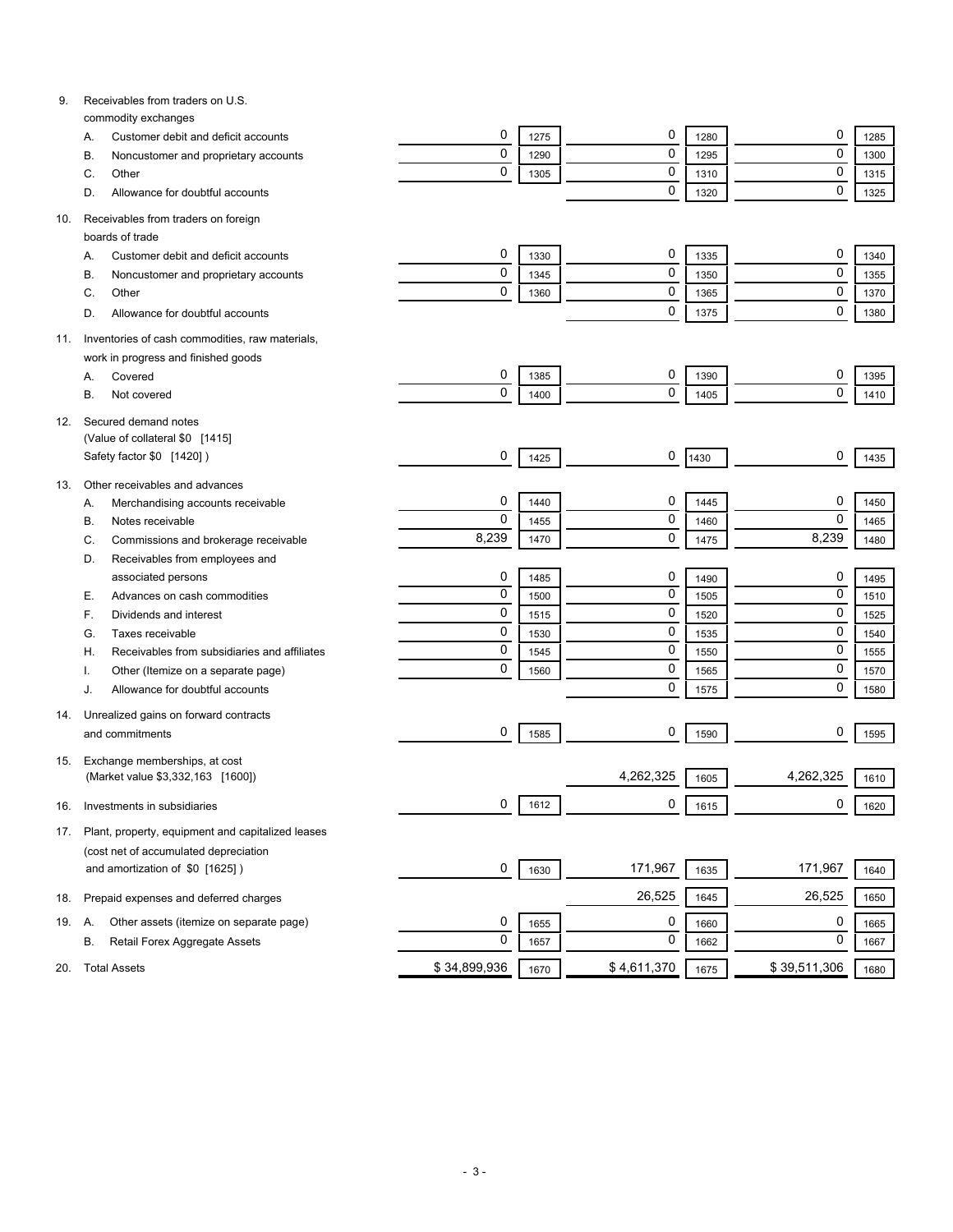| Name of Company:         | Employer ID No: | NFA ID No: |
|--------------------------|-----------------|------------|
| <b>GH FINANCIALS LLC</b> | 45-2448979      | 0431801    |

#### CFTC FORM 1-FR-FCM

# STATEMENT OF FINANCIAL CONDITION

AS OF 3/31/2014

### Liabilities & Ownership Equity

### **Liabilities**

| 21. |           | Payables to banks                                                                              |             |      |
|-----|-----------|------------------------------------------------------------------------------------------------|-------------|------|
|     | A.        | Secured loans                                                                                  | \$0         | 2000 |
|     | В.        | Unsecured loans                                                                                | 0           | 2010 |
|     | C.        | Overdrafts                                                                                     | 0           | 2020 |
| 22. |           | Equities in commodity accounts                                                                 |             |      |
|     | Α.        | Customers trading on U.S. commodity exchanges                                                  | 12,687,399  | 2030 |
|     | В.        | Customers trading on foreign exchanges                                                         | 588,334     | 2040 |
|     | C.        | Customers' dealer options accounts                                                             | 0           | 2050 |
|     | D.        | Noncustomers' accounts                                                                         | 6,913,313   | 2060 |
|     | Е.        | General partners' and member's trading accounts (not included in capital)                      | 0           | 2070 |
|     | F.        | Customers trading cleared swaps                                                                | 0           | 2072 |
| 23. |           | Payable to U.S. commodity clearing organizations                                               | 1,496       | 2080 |
|     |           | Including short option value of \$1,496 [2075]                                                 |             |      |
| 24. |           | Payable to foreign commodity clearing organizations                                            | 0           | 2090 |
|     |           | Including short option value of \$0 [2085]                                                     |             |      |
|     |           |                                                                                                |             |      |
| 25. |           | Payable to registered futures commission merchants                                             | 0           | 2100 |
| 26. |           | Payable to foreign commodity brokers                                                           | 0           | 2110 |
| 27. |           | Accounts payable, accrued expenses and other payables                                          |             |      |
|     | А.        | Accounts payable and accrued expenses                                                          | 2,975,925   | 2120 |
|     | В.        | Salaries, wages, commissions and bonuses payable                                               | 0           | 2130 |
|     | C.        | Taxes payable                                                                                  | 21,000      | 2140 |
|     | D.        | Deferred income taxes                                                                          | 0           | 2150 |
|     | Е.        | Security deposits held                                                                         | $\mathbf 0$ | 2160 |
|     | F.        | Advances against commodities                                                                   | 0           | 2170 |
|     | G.        | Unrealized losses on forward contracts and commitments                                         | $\Omega$    | 2180 |
|     | Н.        | Due to subsidiaries and affiliates                                                             | 1,549,539   | 2190 |
|     | Ι.        | Notes, mortgages and other payables due within twelve months                                   | 0           | 2200 |
|     | J.        | Obligation to Retail FX Customers                                                              | 0           | 2205 |
|     | Κ.        | Other (itemize on a separate page)                                                             | 0           | 2210 |
| 28. |           | Notes, mortgages and other payables not due within twelve months of the date of this statement |             |      |
|     | А.        | Unsecured                                                                                      | 0           | 2220 |
|     | <b>B.</b> | Secured                                                                                        | 0           | 2230 |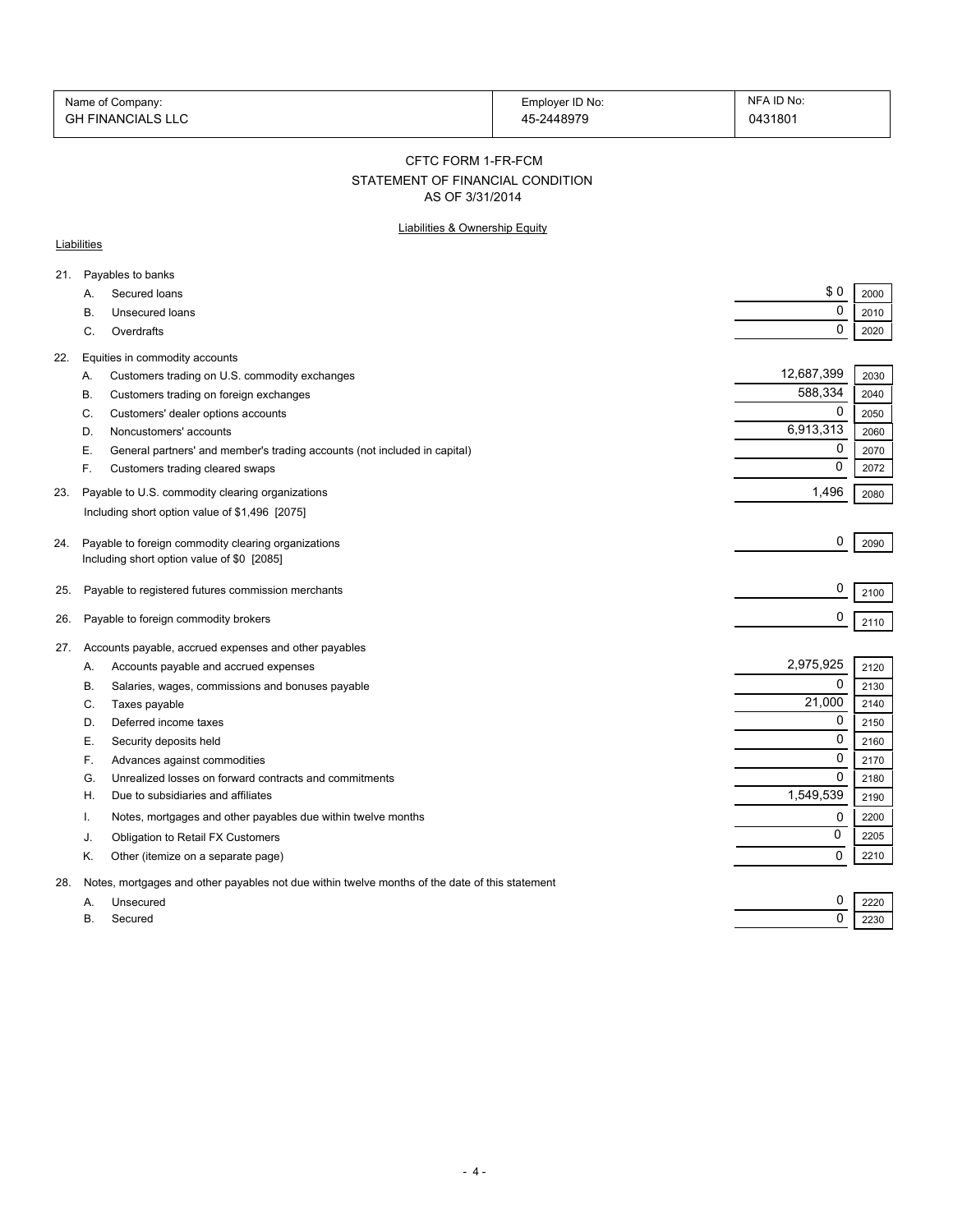| 29. | Securities sold under agreements to repurchase              |              | 2240 |  |
|-----|-------------------------------------------------------------|--------------|------|--|
| 30. | Securities sold not yet purchased, at market value          |              | 2250 |  |
| 31  | Liabilities subordinated to claims of general creditors     |              |      |  |
|     | Subject to a satisfactory subordination agreement<br>А.     | 8,000,000    | 2260 |  |
|     | Not subject to a satisfactory subordination agreement<br>В. |              | 2270 |  |
| 32. | Total liabilities                                           | \$32,737,006 | 2280 |  |

### Ownership Equity

| 34.<br>Partnership or Limited Liability Company<br>\$6,774,300<br>Partnership or LLC contributed and retained capital<br>2510<br>А.<br><b>B.</b><br>Additional capital per partnership or membership agreement<br>0<br>(equities in partners' or members' trading accounts, etc.)<br>2515<br>\$6,774,300<br>Total<br>C.<br>2520<br>35.<br>Corporation<br>\$0<br>Preferred stock<br>2530<br>А.<br>0<br>В.<br>Common stock<br>2535<br>0<br>Additional paid in capital<br>C.<br>2540<br>Retained earnings<br>D.<br>2545<br>\$0<br>Е.<br>Subtotal<br>2550<br>0<br>F.<br>Less: capital stock in treasury<br>2555<br>\$0<br>G.<br>Total<br>2560<br>\$6,774,300<br>Total ownership equity (line 33, 34.C. or 35.G)<br>36. | 33. | Sole proprietorship | \$0 | 2500 |      |
|--------------------------------------------------------------------------------------------------------------------------------------------------------------------------------------------------------------------------------------------------------------------------------------------------------------------------------------------------------------------------------------------------------------------------------------------------------------------------------------------------------------------------------------------------------------------------------------------------------------------------------------------------------------------------------------------------------------------|-----|---------------------|-----|------|------|
|                                                                                                                                                                                                                                                                                                                                                                                                                                                                                                                                                                                                                                                                                                                    |     |                     |     |      |      |
|                                                                                                                                                                                                                                                                                                                                                                                                                                                                                                                                                                                                                                                                                                                    |     |                     |     |      |      |
|                                                                                                                                                                                                                                                                                                                                                                                                                                                                                                                                                                                                                                                                                                                    |     |                     |     |      |      |
|                                                                                                                                                                                                                                                                                                                                                                                                                                                                                                                                                                                                                                                                                                                    |     |                     |     |      |      |
|                                                                                                                                                                                                                                                                                                                                                                                                                                                                                                                                                                                                                                                                                                                    |     |                     |     |      |      |
|                                                                                                                                                                                                                                                                                                                                                                                                                                                                                                                                                                                                                                                                                                                    |     |                     |     |      |      |
|                                                                                                                                                                                                                                                                                                                                                                                                                                                                                                                                                                                                                                                                                                                    |     |                     |     |      |      |
|                                                                                                                                                                                                                                                                                                                                                                                                                                                                                                                                                                                                                                                                                                                    |     |                     |     |      |      |
|                                                                                                                                                                                                                                                                                                                                                                                                                                                                                                                                                                                                                                                                                                                    |     |                     |     |      |      |
|                                                                                                                                                                                                                                                                                                                                                                                                                                                                                                                                                                                                                                                                                                                    |     |                     |     |      |      |
|                                                                                                                                                                                                                                                                                                                                                                                                                                                                                                                                                                                                                                                                                                                    |     |                     |     |      |      |
|                                                                                                                                                                                                                                                                                                                                                                                                                                                                                                                                                                                                                                                                                                                    |     |                     |     |      |      |
|                                                                                                                                                                                                                                                                                                                                                                                                                                                                                                                                                                                                                                                                                                                    |     |                     |     |      |      |
|                                                                                                                                                                                                                                                                                                                                                                                                                                                                                                                                                                                                                                                                                                                    |     |                     |     |      | 2570 |

37. Total liabilities and ownership equity (add lines 32 and 36) \$ 39,511,306 2580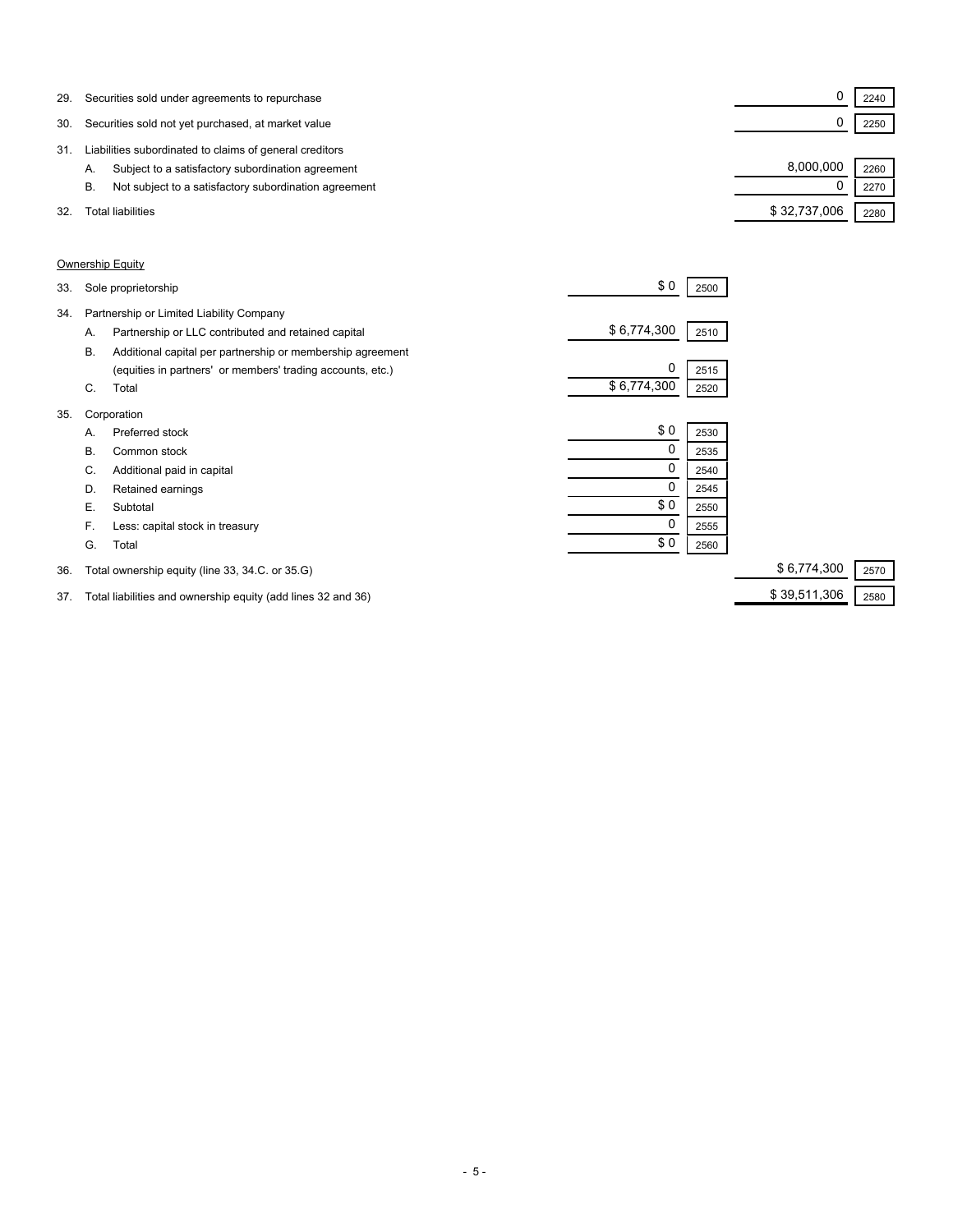| Name<br>∶ompanv:               | Emplover ID No: | D No:<br>N⊩ |
|--------------------------------|-----------------|-------------|
| $\cap$<br>-INANCIALS LLC<br>סט | 10070           | 043180      |

# CFTC FORM 1-FR-FCM STATEMENT OF SEGREGATION REQUIREMENTS AND FUNDS IN SEGREGATION FOR CUSTOMERS TRADING ON U.S. COMMODITY EXCHANGES

AS OF 3/31/2014

|     | SEGREGATION REQUIREMENTS (Section 4d(2) of the CEAct)                                                                                                                                    |                                    |  |
|-----|------------------------------------------------------------------------------------------------------------------------------------------------------------------------------------------|------------------------------------|--|
| 1.  | Net ledger balance<br>Cash<br>А.<br>Securities (at market)<br>В.                                                                                                                         | \$12,503,820<br>5000<br>0<br>5010  |  |
| 2.  | Net unrealized profit (loss) in open futures contracts traded on a contract market                                                                                                       | 189,298<br>5020                    |  |
| 3.  | Exchange traded options<br>Market value of open option contracts purchased on a contract market<br>А.<br>Β.<br>Market value of open option contracts granted (sold) on a contract market | 49,314<br>5030<br>(55,033)<br>5040 |  |
| 4.  | Net equity (deficit) (add lines 1, 2, and 3)                                                                                                                                             | \$12,687,399<br>5050               |  |
| 5.  | Accounts liquidating to a deficit and accounts with<br>\$0<br>debit balances - gross amount<br>5060<br>0<br>5070<br>Less: amount offset by customer owned securities                     | 5080<br>0                          |  |
| 6.  | Amount required to be segregated (add lines 4 and 5)                                                                                                                                     | \$12,687,399<br>5090               |  |
| 7.  | FUNDS IN SEGREGATED ACCOUNTS<br>Deposited in segregated funds bank accounts                                                                                                              |                                    |  |
|     | Cash<br>А.                                                                                                                                                                               | \$6,761,017<br>5100                |  |
|     | Securities representing investments of customers' funds (at market)<br>В.<br>C.<br>Securities held for particular customers or option customers in lieu of cash (at market)              | 0<br>5110<br>$\mathbf 0$<br>5120   |  |
| 8.  | Margins on deposit with derivatives clearing organizations of contract markets                                                                                                           |                                    |  |
|     | Cash<br>А.                                                                                                                                                                               | 6,633,296<br>5130                  |  |
|     | В.<br>Securities representing investments of customers' funds (at market)                                                                                                                | 0<br>5140<br>$\mathbf 0$           |  |
|     | C.<br>Securities held for particular customers or option customers in lieu of cash (at market)                                                                                           | 5150                               |  |
| 9.  | Net settlement from (to) derivatives clearing organizations of contract markets                                                                                                          | 968,991<br>5160                    |  |
| 10. | Exchange traded options<br>Value of open long option contracts<br>А.<br>Value of open short option contracts<br>В.                                                                       | 49,314<br>5170<br>(55,033)<br>5180 |  |
| 11. | Net equities with other FCMs<br>Net liquidating equity<br>А.                                                                                                                             | $\mathbf 0$<br>5190                |  |
|     | Securities representing investments of customers' funds (at market)<br>В.                                                                                                                | $\mathbf 0$<br>5200                |  |
|     | C.<br>Securities held for particular customers or option customers in lieu of cash (at market)                                                                                           | 0<br>5210                          |  |
| 12. | Segregated funds on hand (describe:                                                                                                                                                      | 0<br>5215                          |  |
| 13. | Total amount in segregation (add lines 7 through 12)                                                                                                                                     | \$14,357,585<br>5220               |  |
| 14. | Excess (deficiency) funds in segregation (subtract line 6 from line 13)                                                                                                                  | \$1,670,186<br>5230                |  |
| 15. | Management Target Amount Excess funds in segregation                                                                                                                                     | \$575,000<br>5240                  |  |
| 16. | Excess (deficiency) funds in segregation over (under) Management Target Amount Excess                                                                                                    | \$1,095,186<br>5250                |  |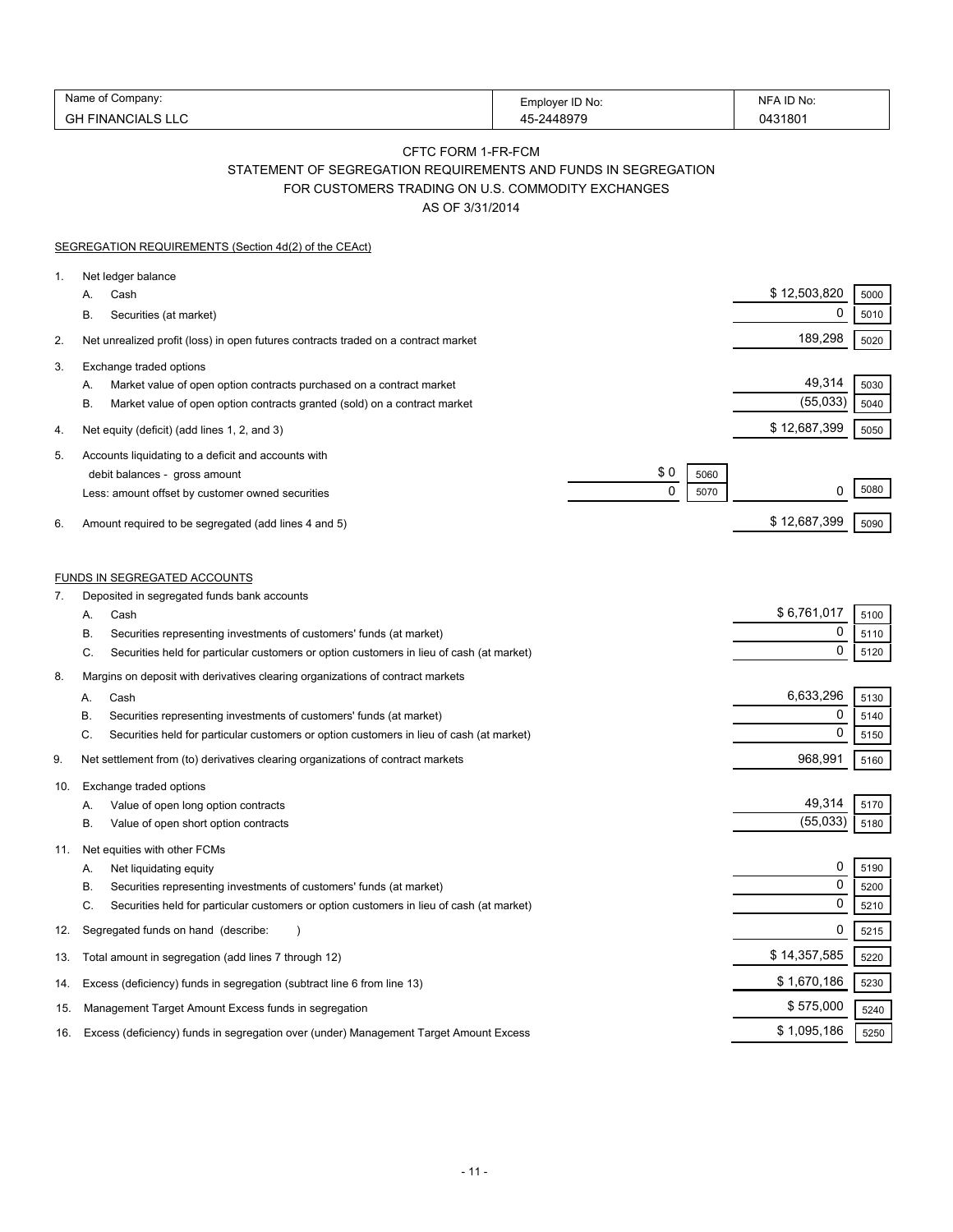| Name of Company:   | Employer ID No: | NFA ID No: |
|--------------------|-----------------|------------|
| 'GH FINANCIALS LLC | -2448979        | 0431801    |

## CFTC FORM 1-FR-FCM STATEMENT OF SEGREGATION REQUIREMENTS AND FUNDS IN SEGREGATION FOR CUSTOMERS' DEALER OPTIONS ACCOUNTS AS OF 3/31/2014

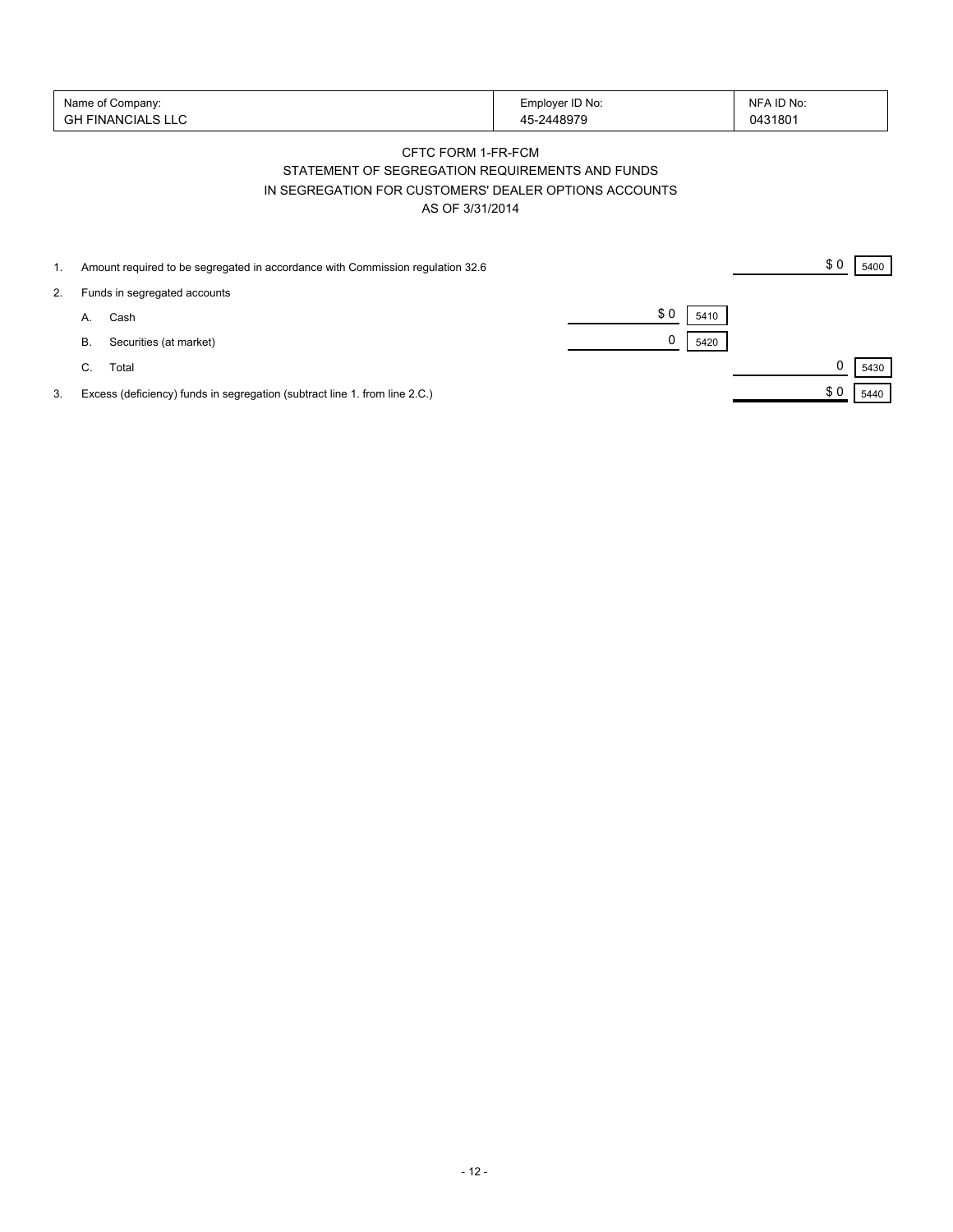|    | Name of Company:                                                                                          | Employer ID No: | NFA ID No:  |      |
|----|-----------------------------------------------------------------------------------------------------------|-----------------|-------------|------|
|    | <b>GH FINANCIALS LLC</b>                                                                                  | 45-2448979      | 0431801     |      |
|    | CFTC FORM 1-FR-FCM                                                                                        |                 |             |      |
|    | STATEMENT OF SECURED AMOUNTS AND FUNDS HELD IN SEPARATE ACCOUNTS                                          |                 |             |      |
|    | PURSUANT TO COMMISSION REGULATION 30.7                                                                    |                 |             |      |
|    | AS OF 3/31/2014                                                                                           |                 |             |      |
|    |                                                                                                           |                 |             |      |
|    | FOREIGN FUTURES AND FOREIGN OPTIONS SECURED AMOUNTS                                                       |                 |             |      |
|    | Amount required to be set aside pursuant to law, rule or                                                  |                 |             |      |
|    | regulation of a foreign government or a rule of a self-regulatory                                         |                 |             |      |
|    | organization authorized thereunder                                                                        |                 | \$0         | 5605 |
|    |                                                                                                           |                 |             |      |
| 1. | Net ledger balance - Foreign Futures and Foreign Option Trading - All Customers                           |                 | \$570,359   |      |
|    | Cash<br>A.                                                                                                |                 |             | 5615 |
|    | В.<br>Securities (at market)                                                                              |                 | \$17,976    | 5617 |
| 2. | Net unrealized profit (loss) in open futures contracts traded on a foreign board of trade                 |                 | \$0         | 5625 |
| 3. | Exchange traded options                                                                                   |                 |             |      |
|    | Market value of open option contracts purchased on a foreign board of trade<br>А.                         |                 | \$0         | 5635 |
|    | Market value of open option contracts granted (sold) on a foreign board of trade<br>В.                    |                 | \$0         | 5637 |
|    |                                                                                                           |                 |             |      |
| 4. | Net equity (deficit) (add lines 1, 2, and 3)                                                              |                 | \$588,335   | 5645 |
| 5. | Accounts liquidating to a deficit and accounts with                                                       |                 |             |      |
|    | debit balances - gross amount                                                                             | \$0             | 5651        |      |
|    | Less: amount offset by customer owned securities                                                          | \$0             | \$0<br>5652 | 5654 |
| 6. | Amount required to be set aside as the secured amount - Net Liquidating Equity Method (add lines 4 and 5) |                 | \$588,335   | 5655 |
| 7. | Greater of amount required to be set aside to a foreign jurisdiction (above) or line 6.                   |                 | \$588,335   | 5660 |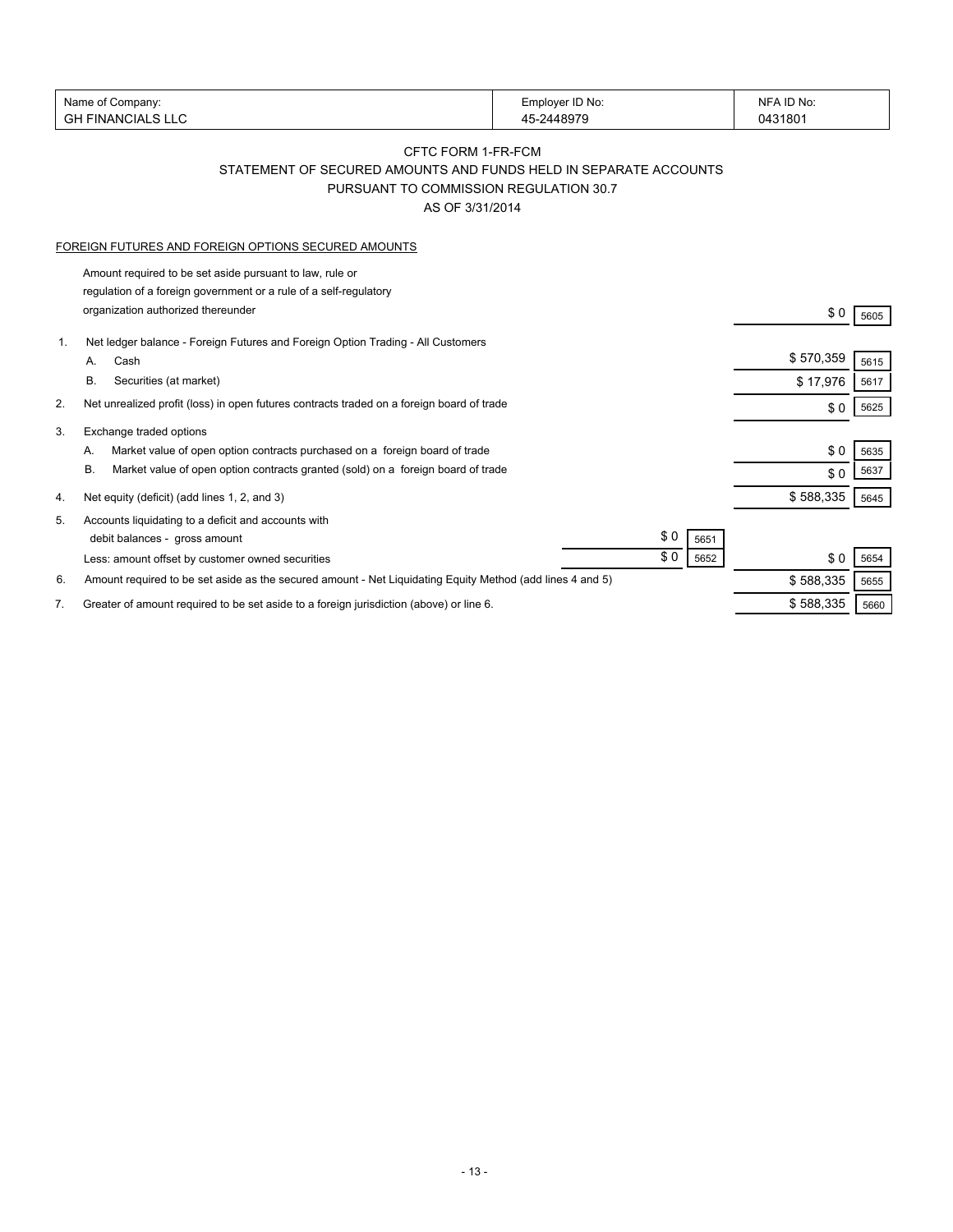| Name of Company:<br><b>GH FINANCIALS LLC</b>                                                                    | Employer ID No:<br>45-2448979                                                                                                                       | NFA ID No:<br>0431801           |
|-----------------------------------------------------------------------------------------------------------------|-----------------------------------------------------------------------------------------------------------------------------------------------------|---------------------------------|
|                                                                                                                 | CFTC FORM 1-FR-FCM<br>STATEMENT OF SECURED AMOUNTS AND FUNDS HELD IN SEPARATE ACCOUNTS<br>PURSUANT TO COMMISSION REGULATION 30.7<br>AS OF 3/31/2014 |                                 |
| <b>FUNDS DEPOSITED IN SEPARATE REGULATION 30.7 ACCOUNTS</b>                                                     |                                                                                                                                                     |                                 |
| Cash in Banks<br>1.                                                                                             |                                                                                                                                                     |                                 |
| Banks located in the United States<br>А.                                                                        | \$664,180                                                                                                                                           | 5700                            |
| В.<br>Other banks qualified under Regulation 30.7<br>Name(s): See Attached<br>5710                              | 0                                                                                                                                                   | \$664,180<br>5720<br>5730       |
| Securities                                                                                                      |                                                                                                                                                     |                                 |
| In safekeeping with banks located in the United States<br>Α.                                                    | \$0                                                                                                                                                 | 5740                            |
| In safekeeping with other banks qualified under Regulation 30.7<br>В.<br>Name $(s)$ :<br>5750                   | 0                                                                                                                                                   | 0<br>5760<br>5770               |
| Equities with registered futures commission merchants                                                           |                                                                                                                                                     |                                 |
| Cash<br>А.                                                                                                      | \$167,877                                                                                                                                           | 5780                            |
| Securities<br>В.                                                                                                | 17,976                                                                                                                                              | 5790                            |
| Unrealized gain (loss) on open futures contracts<br>C.                                                          | 0<br>0                                                                                                                                              | 5800                            |
| Value of long option contracts<br>D.<br>Е.<br>Value of short option contracts                                   | 0                                                                                                                                                   | 5810<br>185,853<br>5820<br>5815 |
| Amounts held by clearing organizations of foreign boards of trade                                               |                                                                                                                                                     |                                 |
| Name $(s)$ :<br>5830<br>Cash<br>Α.                                                                              | \$0                                                                                                                                                 |                                 |
| В<br>Securities                                                                                                 | 0                                                                                                                                                   | 5840<br>5850                    |
| Amount due to (from) clearing organization - daily variation<br>C.                                              | 0                                                                                                                                                   | 5860                            |
| Value of long option contracts<br>D.                                                                            | 0                                                                                                                                                   | 5870                            |
| Е.<br>Value of short option contracts                                                                           | 0                                                                                                                                                   | 0<br>5875<br>5880               |
| Amounts held by members of foreign boards of trade<br>Name $(s)$ :<br>5890                                      |                                                                                                                                                     |                                 |
| Cash<br>А.                                                                                                      | \$0                                                                                                                                                 | 5900                            |
| В.<br>Securities                                                                                                | $\mathbf{0}$                                                                                                                                        | 5910                            |
| C.<br>Unrealized gain (loss) on open futures contracts                                                          | 0                                                                                                                                                   | 5920                            |
| Value of long option contracts<br>D.                                                                            | 0<br>0                                                                                                                                              | 5930<br>0                       |
| Е.<br>Value of short option contracts<br>Amounts with other depositories designated by a foreign board of trade |                                                                                                                                                     | 5940<br>5935                    |
| Name $(s)$ :<br>5950                                                                                            |                                                                                                                                                     | 0<br>5960                       |
| Segregated funds on hand (describe):<br>7.                                                                      |                                                                                                                                                     | 0<br>5965                       |
| Total funds in separate section 30.7 accounts                                                                   |                                                                                                                                                     | \$850,033<br>5970               |
| Excess (deficiency) Set Aside Funds for Secured Amount (Subtract line 7 Secured Statement Page 1                |                                                                                                                                                     |                                 |
| from line 8)                                                                                                    |                                                                                                                                                     | \$261,698<br>5680               |
| Management Target Amount for Excess funds in separate 30.7 accounts<br>10.                                      |                                                                                                                                                     | 75,000<br>5980                  |
| Excess (deficiency) funds in separate 30.7 accounts over (under) Management Target Excess<br>11.                |                                                                                                                                                     | 186,698<br>5985                 |